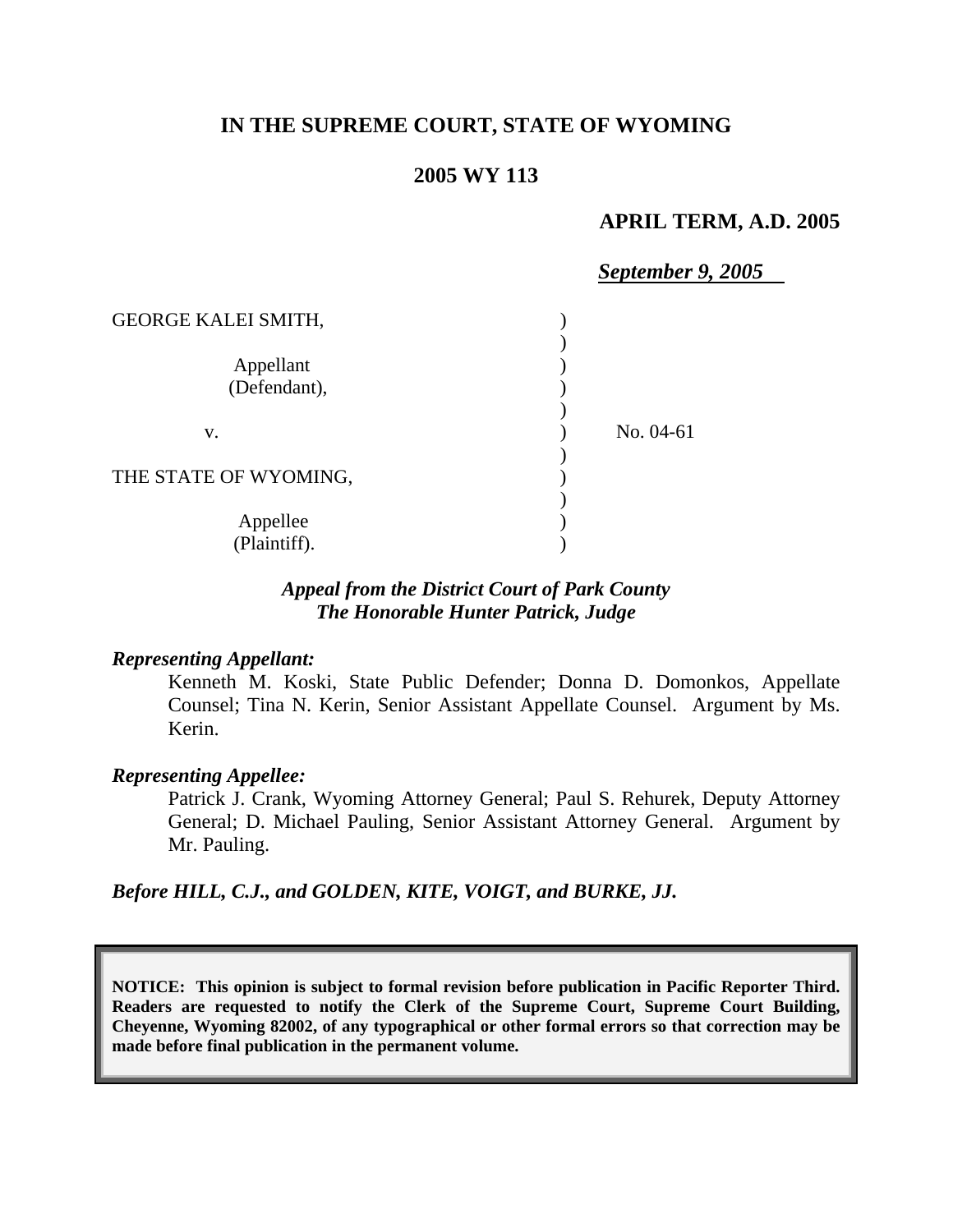# **GOLDEN**, Justice.

[¶1] George Kallei Smith (Smith) appeals his convictions and sentences after a jury trial on five counts of third-degree sexual assault and one count of taking indecent liberties with a child. He claims plain error occurred when the prosecution used improper victim impact argument and testimony; his due process right to a fair trial was violated when, without objection, one of the alleged victims testified while holding a teddy bear; and two types of reversible error occurred during sentencing, *viz.*, unfounded, unproven information was used to penalize him and he was punished for not incriminating himself by expressing remorse to the probation and parole agent and the trial court.

[¶2] After careful review of Smith's claims, this Court does not find reversible error and, consequently, affirms the judgment and sentences following his convictions.

# **FACTS**

[¶3] The record, including the transcripts of the trial and sentencing hearing, reveals the following information. From late November of 2001 through early April of 2002, Smith repeatedly imposed himself sexually on his fourteen-year-old niece, DH. He began this activity by finding occasions to engage in conversations about sex, eventually becoming increasingly explicit and suggesting he could teach her. Then, while taking her driving in early December of 2001, he put his hand under her shirt and bra and rubbed her nipples, unbuttoned her pants, and touched her vagina with his hand, first above and then beneath her underwear. Approximately a month later, when DH and her brothers were spending the night at Smith's home and everyone else had gone to sleep while watching movies, he approached her again. He began to rub her vagina over her clothes but progressed to doing the same both over and under her undergarments. He then removed her shorts and underwear, spread her legs, and used his tongue on her vagina, telling her she made him "horny."

[¶4] That scene repeated itself in early February of 2002 when DH again spent the night as a prelude to a family get-together for the next day's Super Bowl. Then, early the next morning, apparently referencing his having performed cunnilingus on DH a few hours earlier, Smith again approached her and told her she needed to learn how to "return the favor." He then took out his penis and told her to suck on the top of it and rub it with her hand. Because she was afraid of making him mad, she "did it" for a couple of seconds when he started pushing her head down.

[¶5] DH again spent the night at her aunt's and Smith's home in early March to babysit while her aunt was out of town. Because Smith usually slept in the basement, DH went to sleep in her aunt's bed. Eventually, Smith entered the room, told DH no panties were allowed in that bed, removed her panties, and began to perform cunnilingus on her again.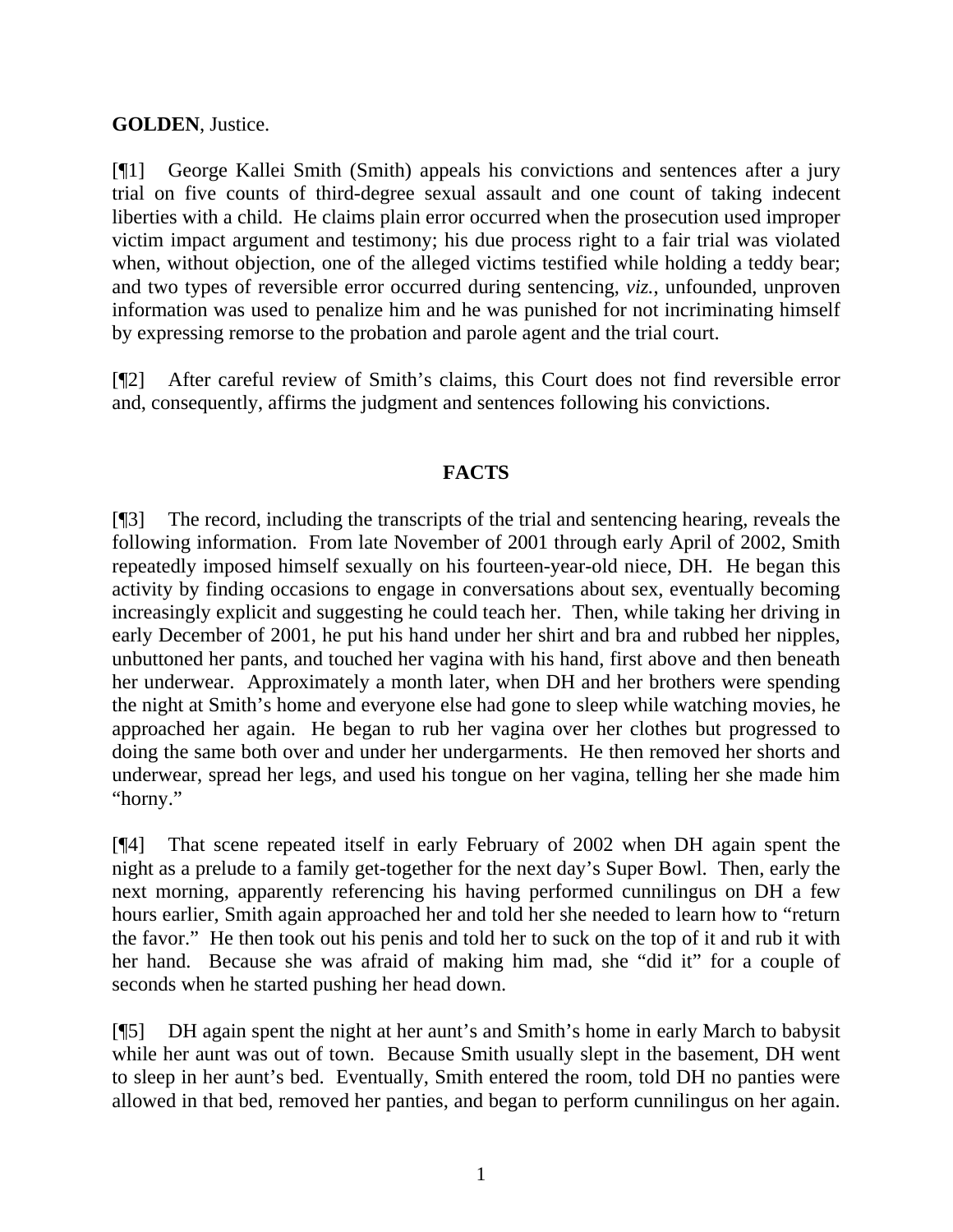He then put on a condom and penetrated DH slightly with his penis, telling her he wanted to have sex with her and take her virginity. When the child resisted and pushed him, he removed the condom, and she put on her clothes and went to a spare bedroom to sleep. Undeterred, Smith followed her and told her, "If I can't do you there, then I'll have to do you in the back." At that point, Smith had anal sex with the girl to the point of ejaculation. Later that month or in early April of 2002, while again babysitting for her aunt, DH again had her sleep interrupted when Smith digitally penetrated her vagina.

[¶6] Approximately a week later, DH once more spent the night at Smith's home. While trying to get to sleep in the basement, she heard what sounded like Smith and her aunt arguing. Later, Smith came to the basement in a seemingly angry mood, put on a condom, pulled down DH's underwear and put his penis in her vagina. Crying from the pain, the girl hid her tears until he was finished. She then rolled over, crying and shaking, and curled into a ball and went to sleep.

[¶7] Because she was scared and knew knowledge of these events would tear her family apart, DH did not report them to any adult until May 31, 2002, when a casual conversation with her parents about a gift for her mother led to an inquiry into whether there was anything she wanted to know about sex and if she had ever had sex. DH had tried to forget what Smith had done to her but could not due to the ways it had changed her. Her grades had gone down, she had lost friends, she became withdrawn, and she slept a lot during the day because she did not feel safe at night. After she confided in her mother and step-father, they first took the matter up within the family and finally reported it to the Powell Police Department on June 2, 2002.

[¶8] During the ensuing investigation, it came to light that Smith had molested another young female family member, RT, in June of 1997 when the then fifteen-year-old girl and her family had traveled from Minnesota to Powell for her mother's high school reunion. While RT was attempting to sleep in the basement of the home of Smith's mother-in-law, Smith put his hand down her pants and penetrated her vagina with his fingers. He then pulled down her shorts and got on top of her, trying to have intercourse with her and telling her not to worry -- that he could not get her pregnant. The girl, however, squeezed her legs tightly together and pushed him away. When he finally quit trying, Smith told RT, "Whoever takes your virginity is going to be a lucky man." RT never reported the incident at the time because she knew she would not have to see Smith again, and because she was afraid she would not be believed or be accused of having herself done something wrong.

[¶9] As a result of this investigation, Smith was charged on August 1, 2002, with seven felonies: Count I, the third-degree sexual assault of RT; Count II, taking indecent liberties with DH in December of 2001; Counts III, IV and VI, the third-degree sexual assault of DH in, respectively, January, early February and April of 2002; and Counts V and VII, the second-degree sexual assault of DH in, respectively, March and April of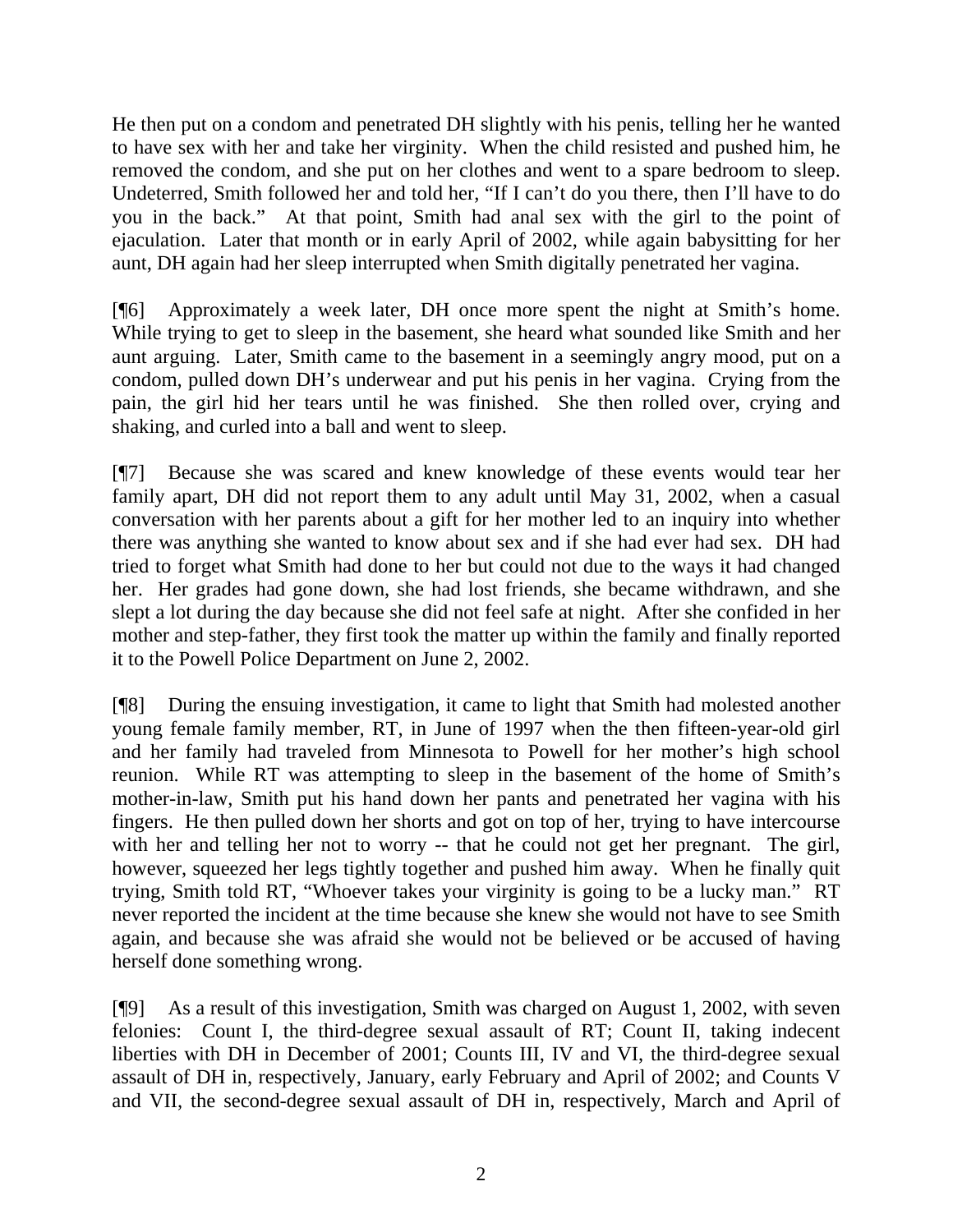2002. The Information was thereafter amended to correct the spelling of DH's name, to change the dates for the offense charged in Count VI -- from April 1 through April 30, to March 28 through March 29 -- and to lower the second-degree sexual assault charges in Counts V and VII to charges of third-degree sexual assault.

[¶10] On October 29, 2002, Smith waived his preliminary hearing and was bound over to the district court where, on January 24, 2003, he was arraigned and entered not guilty pleas. His trial commenced on July 15, 2003. On July 18, the jury returned its verdict, finding him not guilty with respect to Count IV, but guilty of all remaining counts. Following a hearing on December 4, 2003, Smith was sentenced to a term of imprisonment of five to seven years on the indecent liberties count and to terms of eight to ten years on each sexual assault count. All terms were ordered to run consecutively except for those relating to two of the sexual assault convictions on Counts V and VI, which were ordered to run concurrently only to each other.

[¶11] Additional facts will be set out below in relation to the particular issues to which they pertain.

# **Issue One: Whether plain error occurred when the prosecutor used improper victim impact argument and testimony.**

[¶12] Smith claims that the prosecutor used irrelevant victim impact argument and testimony which "permeated the trial, fatally tainting the evidence against" him. He recognizes that we must apply the plain error standard of review to this claim because he did not object at trial to the several instances he now identifies. Under that standard of review, he must show the record is clear as to the instances alleged to be error, a clear and unequivocal rule of law was clearly violated, and he was materially prejudiced by the error. *Person v. State*, 2004 WY 149, ¶32, 100 P.3d 1270, 1285-86 (Wyo. 2004).

[¶13] The instances of argument and testimony about which Smith complains fall into three groups. In the first group, the instances concern the impact of Smith's alleged acts on DH; in the second group, the instances concern the impact of DH's reporting of Smith's alleged acts on the relationships of DH and DH's mother with other family members; and in a third group, Smith identifies one brief question-and-answer exchange between the prosecutor and victim RT as another instance of improper victim impact evidence.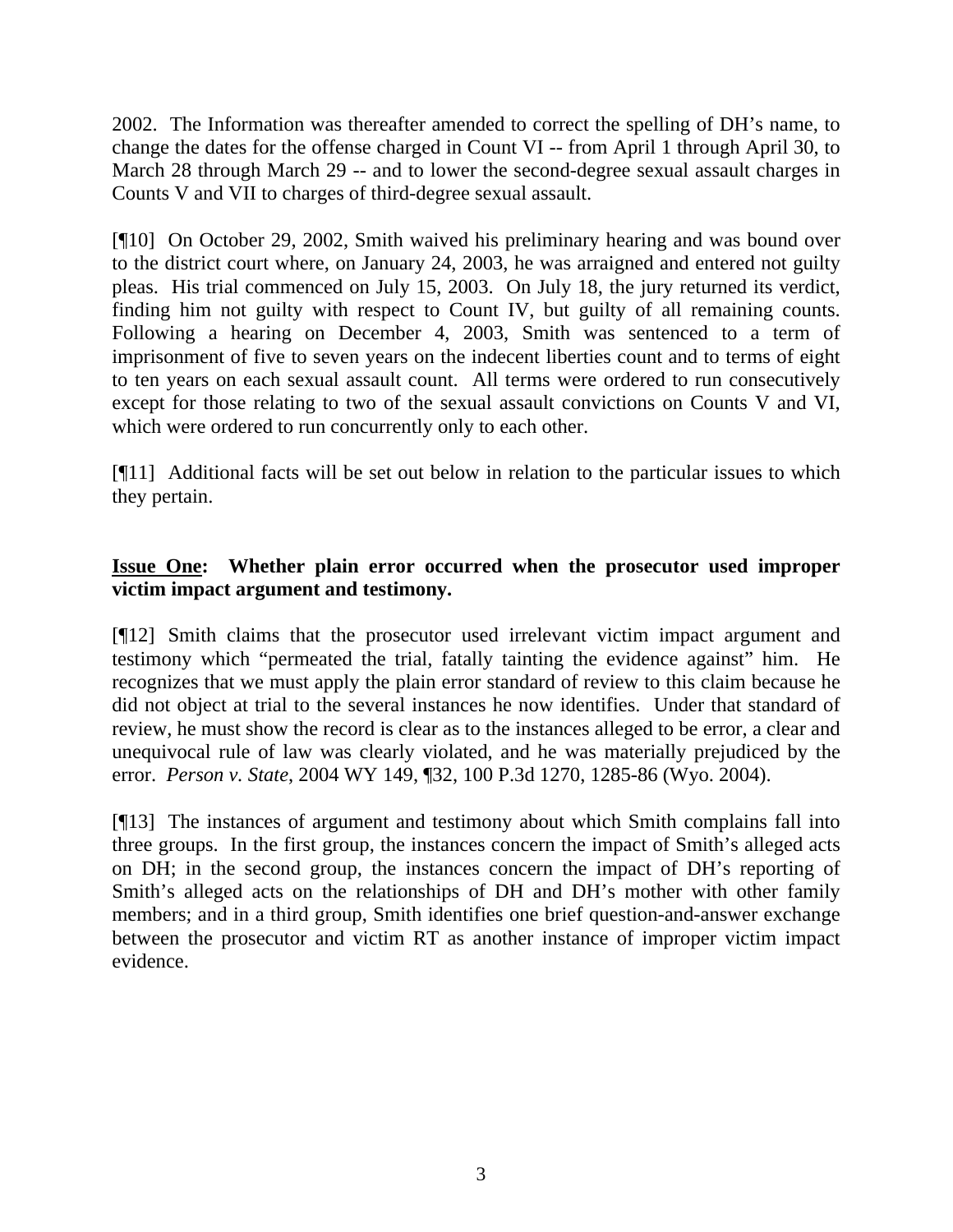### *Impact of Smith's alleged acts on victim DH*

[¶14] Smith identifies the following instances of argument and testimony in this group: 1) To the prosecutor's question why she had not reported her allegations earlier, DH answered:

> I was scared, and I kind of knew it would tear my family apart. You know, I couldn't even imagine what kind of damage it would do, or if I'd ever be able to – you know, I know – too, I think I kind of also, I tried to ignore the fact that it happened as much as possible. But it didn't really work, because it changed me in a lot of ways.

The prosecutor then asked, "How did it change you, if you can articulate, if you can say?" DH responded:

> My grades went down. I lost a lot of my friends. I lost my aunt, and she was like my best friend. After I told, I couldn't sleep alone by myself. I slept – I pretty much slept a lot of the day and stayed up a lot of the night. And whenever I did sleep in the night, early hours, I had to sleep upstairs in the living room, because I left the TV on and I had lights on, and so that way I could sleep with my dog because it made me feel safe.

2) In the prosecutor's closing argument, the prosecutor said:

He put on a condom, and he penetrated her vagina with his penis. And you recall her saying that that was the worst day of her life.

\* \* \* \*

Of course, [DH] further testified about -- about the trouble she's had since these acts occurred, the trouble with sleeping. Of course, the worst part is the lost family relationships, particularly with Cindy. Her grades dropped. She testified she wouldn't sleep in the basement of her own house. She slept on the couch with the TV going. I think she said something about having the dog around all the time. Those were the kinds of things that [DH] testified to that bothered her, the kind of symptoms that she experienced since this has happened.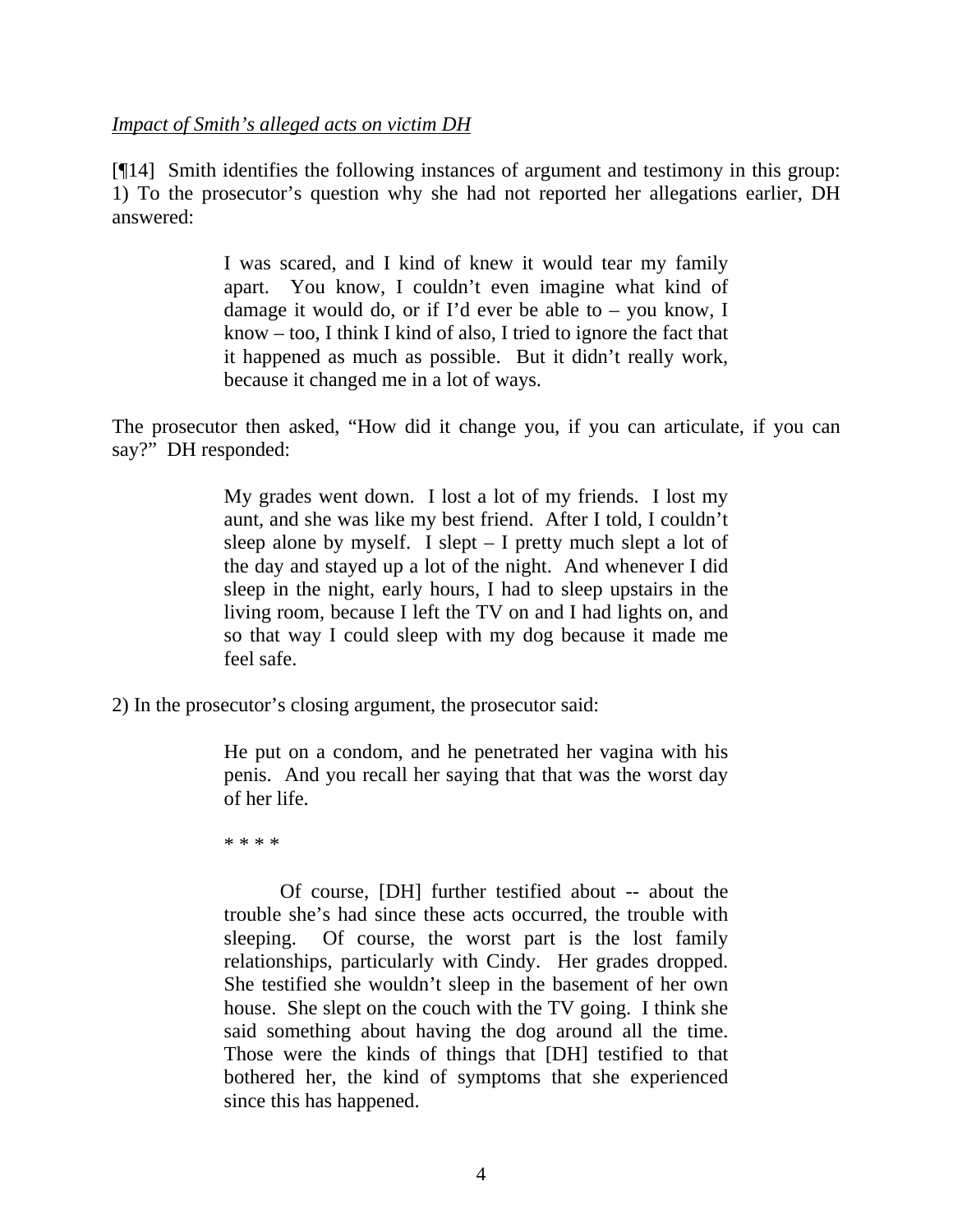Dr. Jakai Hassler testified as an expert. She testified that she's counseled -- you heard her testimony -- numerous children, victims of sexual assault. You heard her testify about the research. She talks about various symptoms and characteristics of sexual assault, her experience, the research. She talked about those things with teenaged, minor victims of sexual assault, and then she talked about the kinds of symptoms [DH] demonstrated and that those symptoms were consistent with symptoms of victims of sexual assault, both that she's seen in her practice and in the research.

She testified to numerous symptoms: Fear on [DH]'s part, pain, stomachaches, headaches, fear, of course, that reporting would split up the family, general withdrawal, weepiness, clinginess to her mother, self-doubt, shame, guilt, a loss of sense of security, reduced interest in activities. She even testified to suicidal thoughts, sleep dysfunctions. [DH] testified about her sleep dysfunctions as well. So her symptoms were consistent with those of victims of sexual assault.

\* \* \* \*

. . . [DH's mother] testified that [DH] no longer participates in family affairs. Her grades are down. She's moody. She's short-tempered with her brothers, depressed, sad. All these symptoms [DH] has demonstrated that are consistent with the story she told in court this week.

3) Smith asserts the testimony of prosecution witness Dr. Jakai Hassler, DH's counselor, served to reiterate and emphasize "the post-crime effects on DH." Dr. Hassler identified and described the typical behavior patterns of adolescent victims of sexual assault and abuse and then compared those patterns with DH's behavior, as related by DH and DH's mother, finding DH's behavior was consistent with those patterns. Smith correctly recognizes that Dr. Hassler's testimony neither vouched for DH's credibility nor concluded that Smith had sexually assaulted and abused DH.

[¶15] Because these instances are clearly revealed in the record, indeed the State does not argue to the contrary, the first part of the plain error standard of review is satisfied. The State and Smith part company, however, on the second part of that standard of review, namely, whether a clear and unequivocal rule of law was clearly violated. Broadly speaking, victim impact evidence is that evidence relating to the victim's personal characteristics and to the physical, emotional, or social impact of a crime on its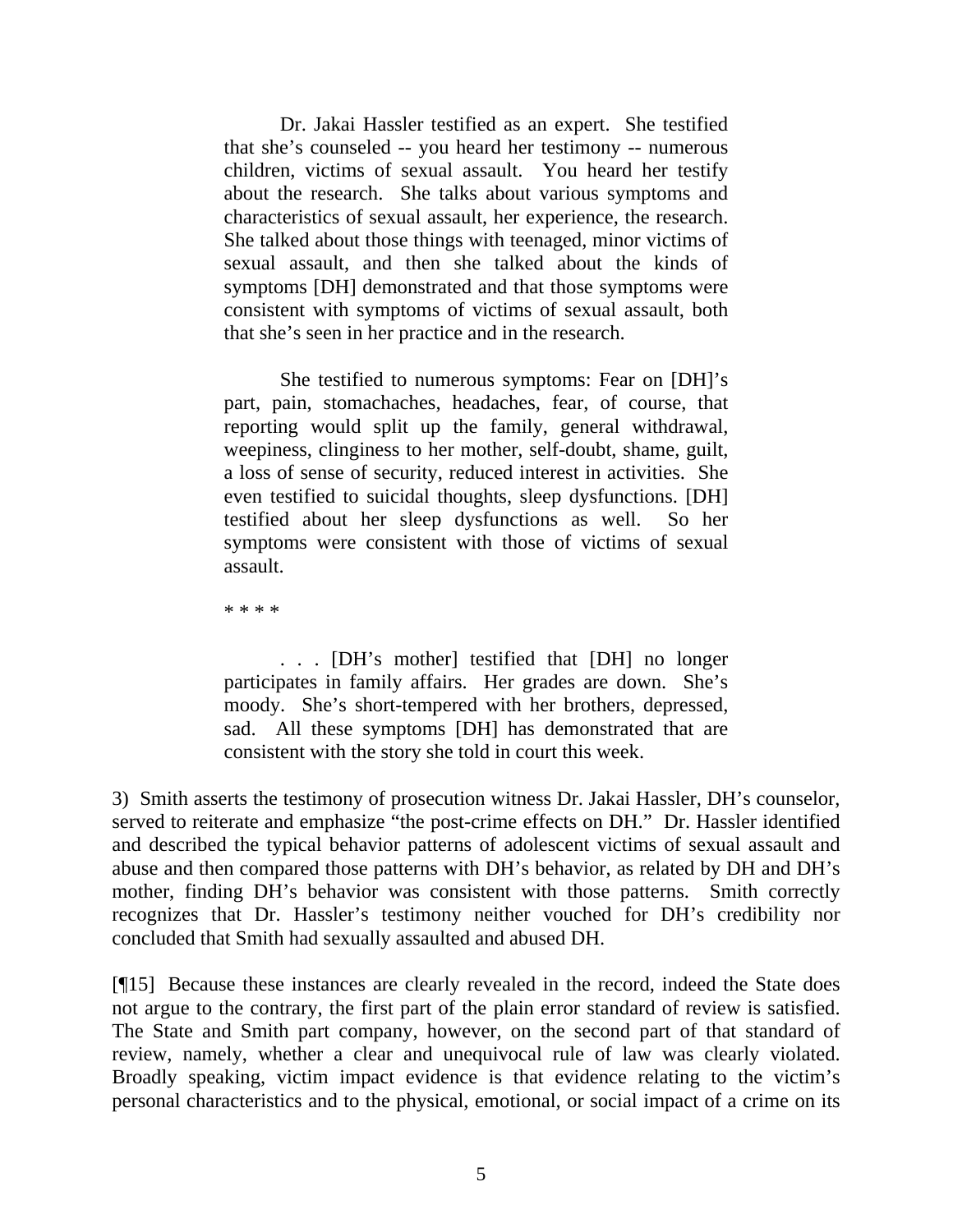victim and the victim's family. *Olsen v. State*, 2003 WY 46, ¶151, 67 P.3d 536, 592 (Wyo. 2003); *Harlow v. State*, 2003 WY 47, ¶48, 70 P.3d 179, 196 (Wyo. 2003). Smith argues that these instances of argument and testimony were irrelevant to the issues before the jury, relying on *Justice v. State*, 775 P.2d 1002, 1010-11 (Wyo. 1989) (victim impact testimony inadmissible unless there is "clear justification of relevance"). The State counters that a clear justification of relevance was present in this case: DH's credibility. We agree. As the State explains, before trial Smith made it evident his defense would be based on his denial of DH's allegations and an attack upon her credibility. Six months before trial, he gave notice of his intent to introduce alibi witnesses in relation to a number of those allegations -- a fact noted by the district court three months later when, in the course of explaining its ruling during a motion hearing, it concluded his denial of the allegations had put the credibility of DH at issue in the case. The tenor of that issue became clear during defense counsel's opening statement at trial. At that time, defense counsel posited his theory that, for unknown reasons, DH had fabricated all her allegations and, because of the turmoil they had caused in her family and her resulting repetition of them to a therapist, soon found it too late for her to withdraw them and tell the truth. Defense counsel then characterized those allegations as unbelievable in light of the fact DH repeatedly kept spending the night at Smith's home after he had allegedly assaulted her and, during that time, she never gave any sign to her aunt or her parents as to what was allegedly going on.

[¶16] In order to counter that attack, the State introduced the evidence now challenged on appeal to convey to the jury: (1) the realistic pressures and fears which caused DH - in the absence of any overt threats by Smith, or his use of force or his position of authority as her uncle -- to tolerate his assaults and delay reporting them; and (2) the countervailing pressures created by those assaults and her silence, which eventually caused that silence to be broken. Thus, DH testified that, while Appellant's conduct made her uncomfortable and scared, she did not report it for fear of the havoc such would cause in her family. She simply tried to forget it, but could not due to the deleterious effects it was having on her life. Then, after she broached the matter to her parents, her fears as to the effect such would have on her family were fully realized.

[¶17] DH's testimony relating to the personality and behavioral changes she experienced prior to reporting Smith's assaults was briefly corroborated by DH's mother, as was her testimony concerning the effect such reporting had on her family. DH's testimony regarding the pressures she experienced because of the assaults and her failure to report them was corroborated by her therapist, Dr. Hassler, who first outlined the sort of anxieties and resulting symptoms commonly experienced by young sex assault victims. Dr. Hassler then noted the anxieties expressed to her by DH were among those commonly experienced by such victims and the observable symptoms of those pressures and fears DH was manifesting were likewise consistent with those observed in sexual assault victims. In particular, Dr. Hassler testified that the fear of adversely affecting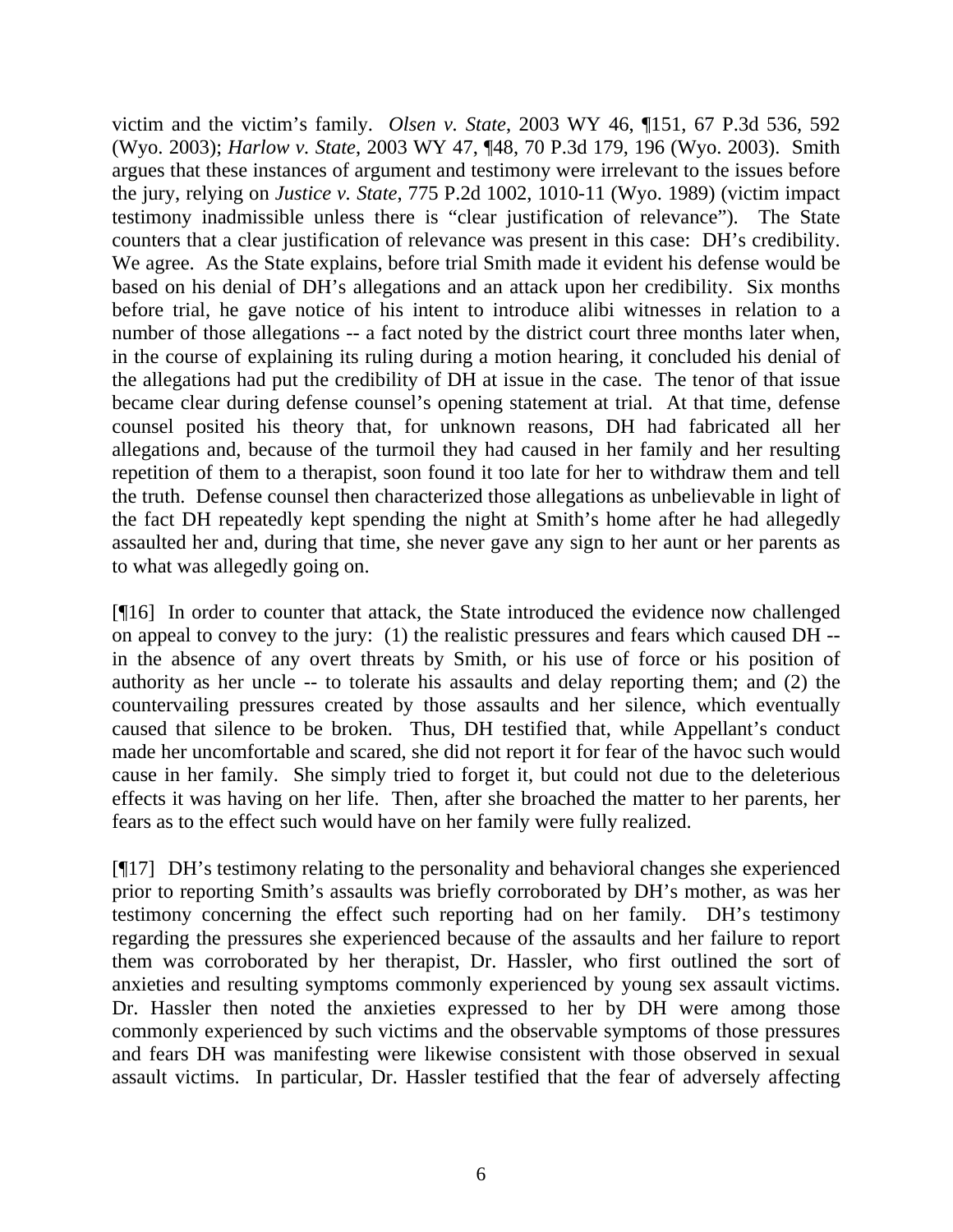one's family frequently causes such victims to delay reporting assaults for a considerable time, until "they can't hold onto it any more."

[¶18] Certainly, all such evidence was relevant to counter Smith's position at trial that DH should not be believed because, if her allegations were true, she would have reported them earlier. *White v. State*, 2003 WY 163, ¶¶17-20, 80 P.3d 642, 650-51 (Wyo. 2003); *Barnes v. State*, 858 P.2d 522, 534-35 (Wyo. 1993). Because the challenged argument and testimony were relevant to DH's credibility and to Dr. Hassler's testimony, we hold Smith has failed to demonstrate the clear violation of a clear rule of law.

# *Impact of DH's reporting of Smith's alleged acts on family relationships*

[¶19] In this group of instances, Smith identifies the following argument and testimony: 1) During his opening statement, the prosecutor said the testimony would show that DH lost her position in a fairly close-knit-type family and the State would call DH's mother to testify about the effect of DH's reporting on the family; 2) during DH's testimony, she described how her aunt, Smith's wife, used to be her best friend and role model, but now they no longer talked. She testified her grandmother no longer treated her as a granddaughter and would not have much to do with her. She also testified that the extended family had discontinued family get-togethers; 3) during the testimony of DH's mother, she testified that neither her sister, Smith's wife, nor her mother, DH's grandmother, would talk to her; and 4) during the prosecutor's closing argument, he variously mentioned the testimony of both DH and DH's mother concerning the lost family relationships and discontinued family gatherings.

[¶20] Smith and the State rely on their respective arguments made in connection with the first group of instances. The record is clear as to these instances; the parties disagree about the clear violation of a clear rule of law and whether Smith was materially prejudiced if a clear rule of law was clearly violated. We fail to see the relevance of this group of instances to the issues before the jury and hold, therefore, that these instances clearly violated the clear rule against irrelevant impact evidence. We also hold, however, that Smith was not materially prejudiced by the error. The quantity and quality of these instances was insubstantial in comparison with the quantity and quality of admissible evidence against Smith. In the total context of this case, therefore, we are persuaded that such error was harmless. Admission of evidence of this group of instances did not constitute prejudicial error.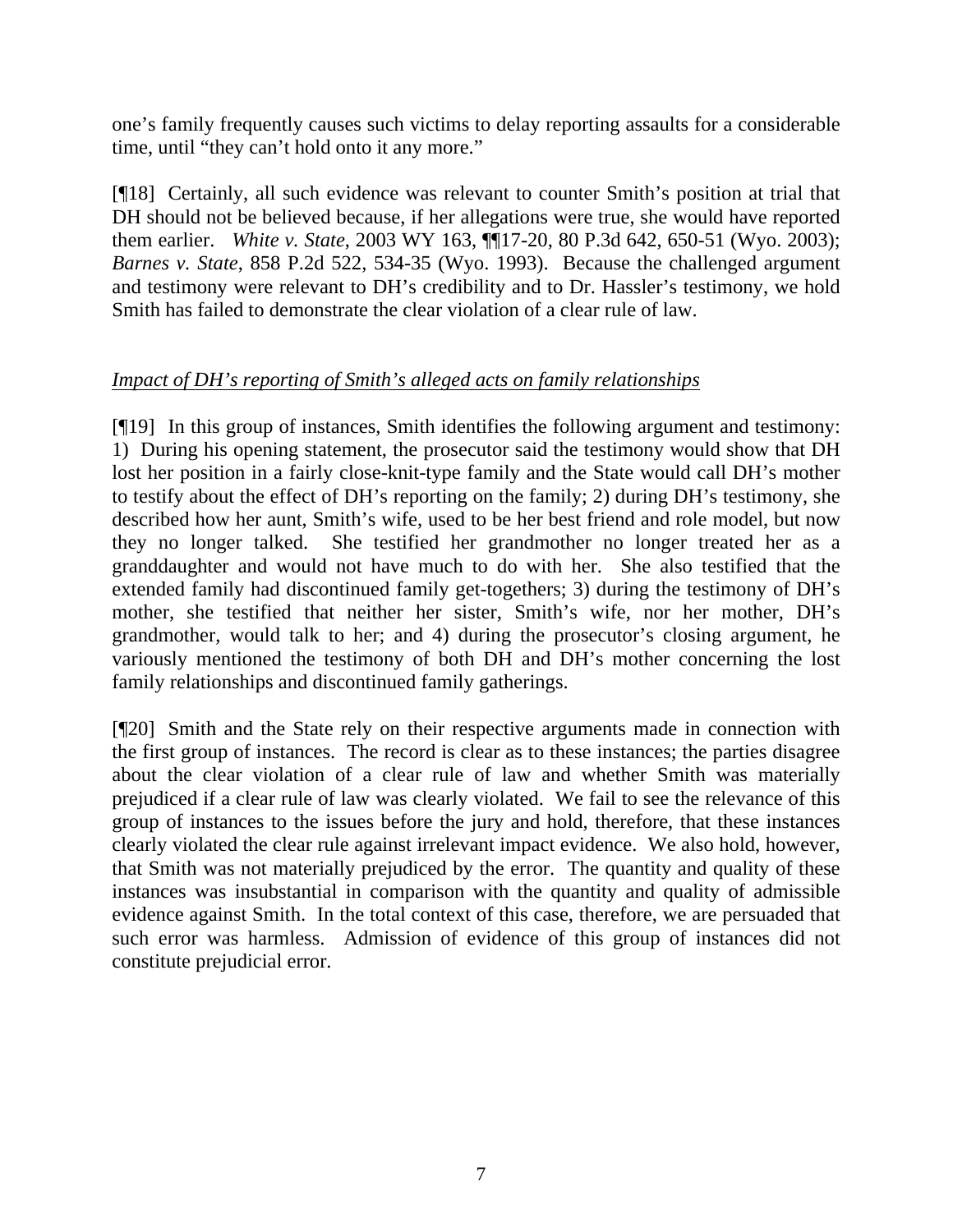## *The question-and-answer-exchange between the prosecutor and victim RT*

[¶21] Again claiming another instance of improper victim impact evidence, Smith challenges the last question and answer in the prosecutor's direct examination of victim RT:

- Q: Are you nervous today?
- A: Very nervous.

The State invites us to consider the context of RT's testimony leading up to that brief exchange:

- Q: Why did you report it [Smith's assault on her]?
- A: Because I don't –
- Q: Excuse me?
- A: Sorry. Because I don't want it to happen to anybody else.
- Q: Are you nervous today?
- A: Very nervous.

[¶22] We agree with the State's argument that this testimony was not victim impact testimony. It is clear the prosecutor's question was directed not to the effect of Smith's crime on RT but to the stress she was experiencing with the unfamiliar circumstance of testifying at a trial. While RT's earlier testimony had by and large been clear, responsive, and cogent, immediately before the challenged question and answer she appears to have given either a halting or partially inaudible answer to a question why she had reported Smith's crime against her. The prosecutor then asked, "Excuse me?," and she apologized and gave her answer to what would presumably have been the State's last question. We find no merit in Smith's challenge to this testimony.

# **Issue Two: Whether Smith's due process right to a fair trial was violated when alleged victim DH testified while holding a teddy bear.**

[¶23] Smith claims that when fifteen-year-old victim DH testified while holding a teddy bear without any showing by the prosecutor that a compelling need existed for DH to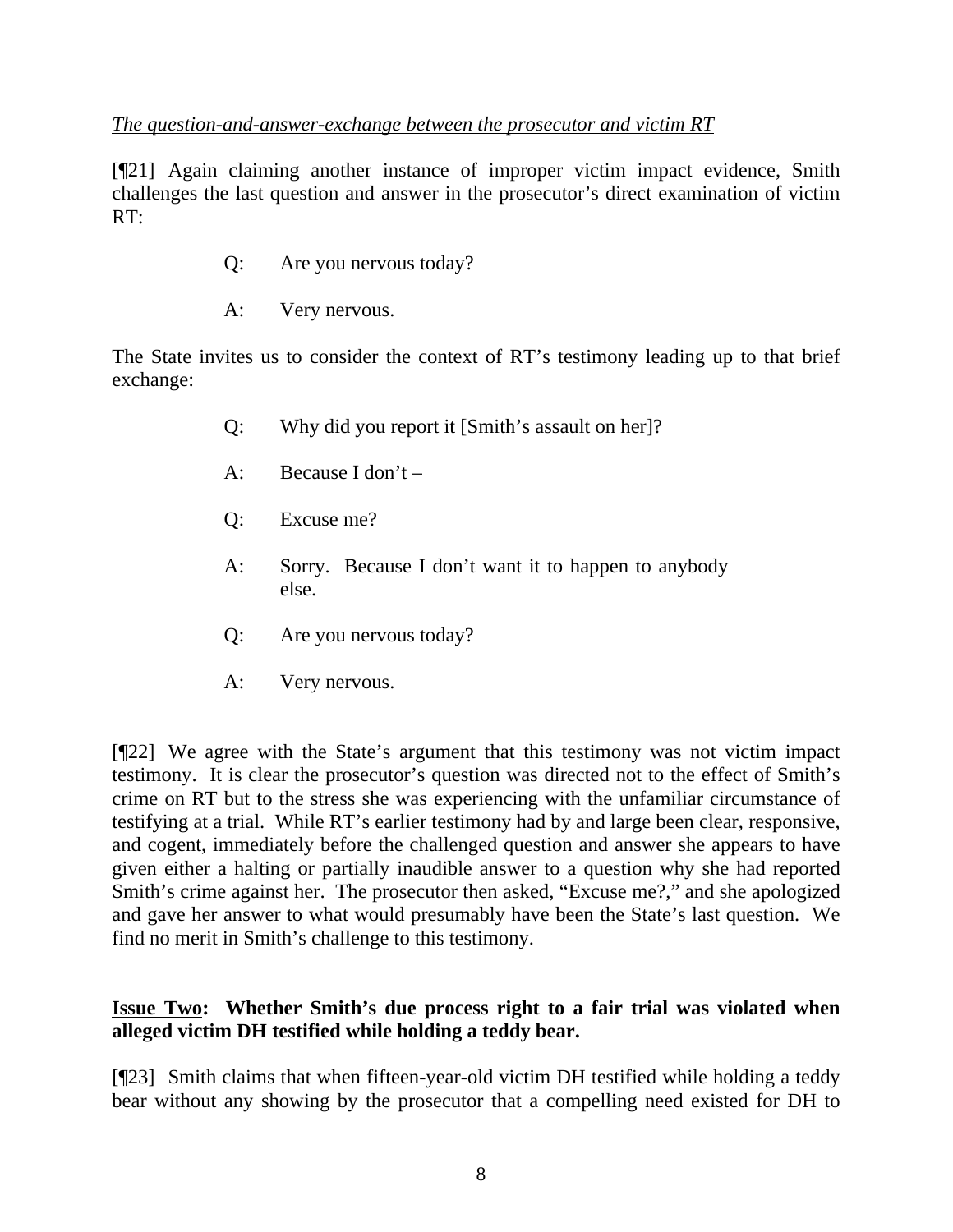hold the teddy bear, Smith's due process right to a fair trial was violated because DH's holding the teddy bear garnered improper sympathy from the jury. U.S. Const. amend. XIV, § 1; Wyo. Const. art. 1, § 6; *Belden v. State*, 2003 WY 89, ¶50, 73 P.3d 1041, 1089 (Wyo. 2003). Smith concedes that he made no objection to DH's holding the teddy bear, and the State correctly notes that we must review Smith's claim under the plain error standard of review. *Person*, 2004 WY 149, ¶31, 100 P.3d at 1285.

[¶24] The State asserts Smith cannot show that the record clearly reveals that DH in fact held the teddy bear while testifying; even if DH held the teddy bear while testifying, Smith cannot show the existence of a clear and unequivocal rule of law prohibiting a witness's holding a teddy bear while testifying; and, even if DH held the teddy bear and a clear and unequivocal rule of law prohibited that, Smith cannot show material prejudice.

[¶25] Smith candidly recognizes that in that part of the trial transcript covering DH's testimony, there is no indication that DH held a teddy bear while testifying. The only reference in the record to this having happened is found in the closing argument of Smith's counsel at a point when he is commenting on a jury instruction that the jury is not to be influenced by passion or pity:

> Pity is something that is easy to feel for the witnesses on the stand. Remember the teddy bear that [DH] clutched in her hand. Remember the *Powerpuff Girls* T-Shirt. They're trying to present an image which I submit just simply isn't true.

Smith and the State disagree about whether this record reference establishes with clarity that DH actually held a teddy bear while testifying. The question is a close one, but we will agree with Smith that this reference establishes the fact with sufficient clarity for us to proceed to the second part of the plain error standard.

[¶26] Smith correctly notes first that this Court has never had the occasion to decide whether, or under what circumstances, a witness may testify while holding a teddy bear. Smith next refers us to a handful of decisions from courts in other states in his effort to establish the existence of the clear and unequivocal rule that the use of a prop such as a teddy bear or doll is a due process violation absent a compelling reason for the testifying witness to need a prop. In *State v. Palabay*, 844 P.2d 1 (Haw. 1992), a sexual assault case, during the twelve-year-old victim's direct testimony defense counsel objected to the victim's holding a teddy bear, arguing the state had made no showing that it was absolutely necessary for the victim's comfort that she hold a teddy bear while testifying. The trial court overruled the objection. Later, but still during the victim's direct testimony, defense counsel repeated the objection. This time the trial court sustained the objection. *Id.* at 5. On appeal of his conviction to the intermediate court of appeals, Palabay argued the trial court abused its discretion when it failed to sustain his first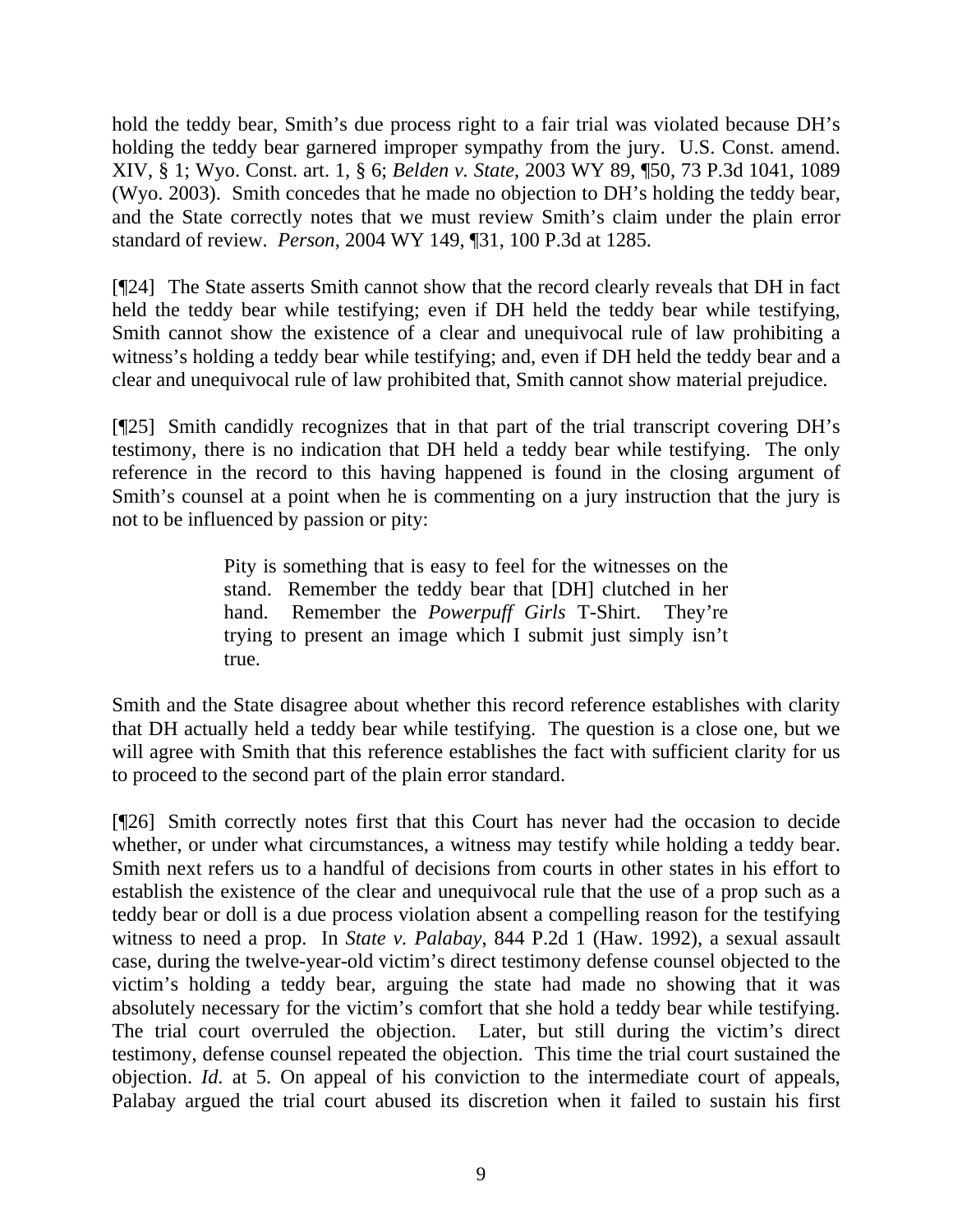objection, thus violating his constitutional due process right to a fair trial. The intermediate appellate court agreed. *Id.* at 7. In addressing this issue, the intermediate court of appeals noted that the Hawaii Supreme Court had not had occasion to consider the issue. *Id*. at 6. The court then turned to *State v. Cliff*, 782 P.2d 44 (Id. 1989), and *State v. Gevrez*, 148 P.2d 829 (Ariz. 1944), *overruled in part on other grounds, State v. Clark,*  543 P.2d 1122, 1125 (Ariz. 1975), to both of which Smith has also referred us. In *Cliff*, a sexual assault case, when the eight-year-old victim entered the courtroom to take the stand while holding a doll, defense counsel objected; the trial court held a hearing outside the jury's presence during which the victim's court-appointed guardian ad litem testified about the victim's unease when testifying and opined that the victim would be put at ease if allowed to hold the doll. The trial court ruled the victim could hold the doll while testifying. 782 P.2d at 46. On appeal of his conviction, Cliff argued the ruling violated his due process right to a fair trial. The intermediate court of appeals disagreed. It accepted the trial court's conclusions that the benefit of having coherent testimony from the witness outweighed any possible prejudice to Cliff, and the doll could have a calming effect on the witness. *Id.* at 47. The Idaho court noted that in cases in which young children are witnesses the court must strike a balance between the accused's fair trial right and the young witness's need for an unintimidating environment. *Id.*

[¶27] In *Gevrez*, in which the accused was on trial for murdering his ex-wife, the accused's mother-in-law sat near the jury throughout the trial and wept bitterly on different occasions; also, the fifth-grade child of the accused and his deceased ex-wife testified while holding her deceased mother's doll. 148 P.3d at 832-33. On appeal of the accused's conviction, the Arizona Supreme Court reversed on three grounds: the sanity opinion of the state's expert witness rested on an improper basis, the mother-in-law's deportment during the trial was prejudicial to the accused, and it affirmatively appeared that the prosecution staged and prearranged the child witness's carrying the doll. *Id.* at 833. Interestingly, in its remarks about the carrying of the doll, the Arizona Supreme Court added:

> So, we have an instance of where a girl in the fifth grade carried her mother's doll in the trial of the case and the influence on the jury was not fair to the [accused], and it was a very strong appeal to the jury put forward by the prosecution, and while no error can be claimed by reason of it, yet it has the great tendency, as in the other matter just mentioned, to arouse the sympathy of the jury.

*Id.* (emphasis added).

[¶28] In its brief, the State analyzes *Palabay, Cliff*, and *Gevrez* and concludes, correctly, we think, that Smith's reliance on them for showing the establishment of a clear and unequivocal rule of law is misplaced. Neither *Gevrez* nor *Cliff* established such a rule, as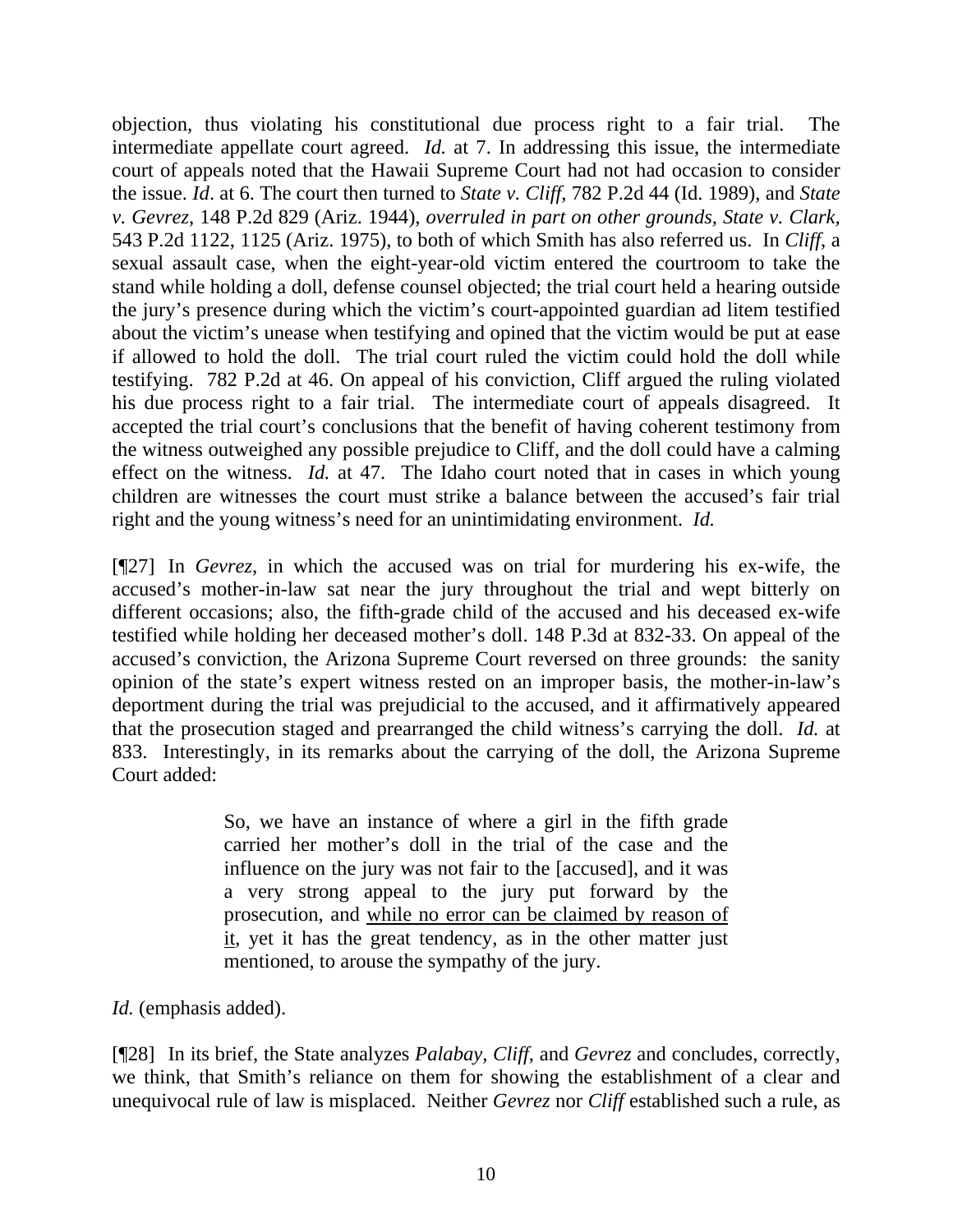a plain reading of these decisions clearly reveals. *Palabay's* reliance on those two decisions as authority for such a rule seems ill-considered and ill-advised; moreover, *Palabay* is the decision of an intermediate appellate court, not the state's highest court.

[¶29] The State has also referred us to several other decisions on this issue which are worthy of note. In *State v. Marquez*, 951 P.2d 1070 (N.M. App. 1997), a sexual assault case, trial defense counsel raised the issue of the twelve-year-old victim's testifying while holding a teddy bear. The state and the defense argued their respective positions; the trial judge reserved ruling until after opening statements, at which time the court held a hearing and both counsel and the court questioned the child. The court then ruled that the child could testify holding the teddy bear, explaining the child preferred it, the jury would not be prejudiced by its presence, and counsel could question the child about it. *Id.* at 1074. On appeal of the accused's conviction, the intermediate court of appeals affirmed, applying an abuse-of-discretion standard to review the trial court's ruling because New Mexico's counterpart to W.R.E. 611(a) allows the trial court latitude in exercising "reasonable control over the mode and order of interrogating witnesses and presenting evidence so as to (1) make the interrogation and presentation effective for the ascertainment of the truth, . . . and (3) protect witnesses from harassment or undue embarrassment." *Id.* at 1072. The appellate court held that the trial court properly balanced the teddy bear's prejudicial effect against its calming effect. *Id.* at 1074. To similar effect is *State v. Hakimi*, 98 P.3d 809, 811-12 (Wash. App. 2004).

[¶30] Having considered the authority offered by Smith and the State, we hold that Smith has failed to establish the existence of the clear and unequivocal rule of law for which he contends. Consequently, he has failed to show plain error on this issue.

# **Issue Three: Whether reversible error occurred during sentencing.**

[¶31] Smith asserts that the trial court committed two types of error during his sentencing hearing. Smith claims the trial court used unfounded, unproven, and inaccurate information in the PSI report as well as his failure to admit guilt and express remorse as a basis for the sentences imposed.

[¶32] At the beginning of the sentencing hearing, the trial court determined Smith had "at least over a month" a copy of the probation officer's PSI report, which included that officer's opinions and sentencing recommendations. As required by W.R.Cr.P.  $32(a)(3)(A)$  and (C), the trial court asked whether Smith had corrections to make in the report, and Smith's counsel said, "Your Honor, I don't believe we have any factual corrections to make. Of course, we will speak to the recommendation made, but there are no factual errors of any significance." Neither the State nor Smith made opening statements. The State called DH as its only witness who testified under both direct and cross-examination about the effects of the crimes committed by Smith against her. In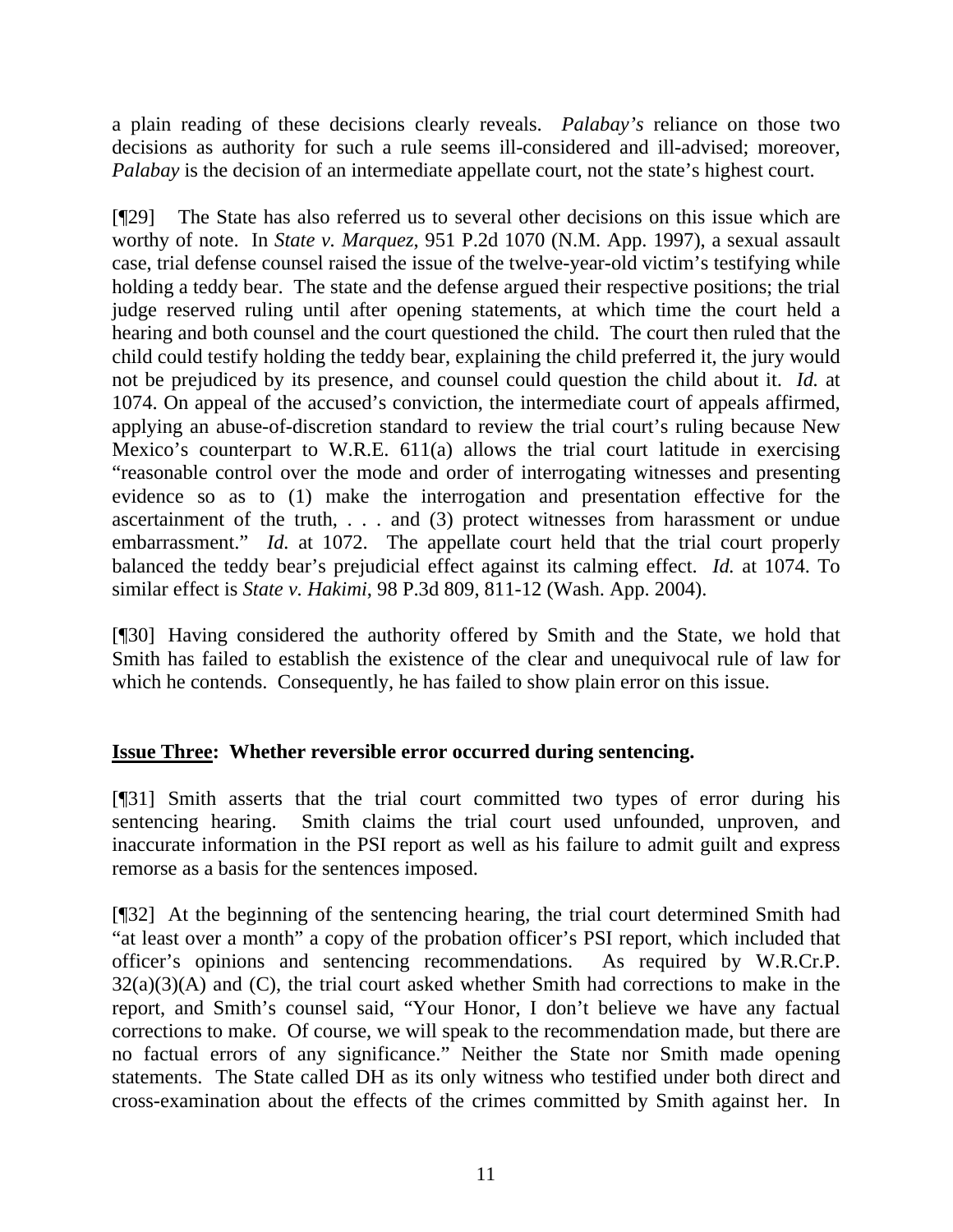summary, she testified she had been and was still suffering depression and post-traumatic symptoms for which she was receiving counseling and medication. She disclosed that, because of suicidal ideation and emotions of guilt, she had intentionally been cutting herself. She recommended that Smith receive a sentence of "forever if I knew it was realistic, but probably 50 years" because "I don't want anyone else to go through what I went through. And also, there's a fear of – that he might attack me or something of the sort." Smith presented no evidence.

[¶33] Both the State and Smith's counsel made brief closing arguments. The State's counsel spoke of "the continuing nature of those crimes committed against young females, vulnerable family members," the emotional trauma suffered by DH, the crimes' social and emotional impact on the two victims' lives, and the probation officer's recommendation in the PSI report, which included the statement that Smith had not shown remorse and remained adamant of his innocence. Smith's counsel spoke of Smith's maintaining his innocence, challenged the probation officer's "conclusion" that Smith was a sexual predator, asked the trial court to consider Smith's good record of having had a normal childhood, having attended school and college, having been a volunteer fireman, being the father of two young children, and having no prior convictions. The trial court asked Smith if he had anything to say, and Smith said no. After a forty minute recess, the trial court began its pronouncement of the sentence.

[¶34] In pronouncing the sentences, the trial court began by listing the counts involving the victim DH; it did not mention Count IV, on which the jury had acquitted Smith. The trial court then identified the count involving RT. Next, referencing DH's sentencing testimony, the trial court said it was no wonder that, at the end of the PSI report, the probation agent wrote:

> Before the court stands George "Keoki" Smith found guilty of six sexual offenses and pending sentencing. During the interview Mr. Smith showed no remorse toward the victims nor the extent of the damage and devastating impact he placed on not only the victims but their families as well. Mr. Smith was adamant of his innocence throughout the interview, stating he was set up. However, he was found guilty through a jury trial.

After reading that passage from the PSI report, the trial court remarked:

Mr. Smith, if you were set up, you were set up by two different persons on incidents that had a spread of some four years, from 1997 to 2001. The jury didn't believe you, obviously.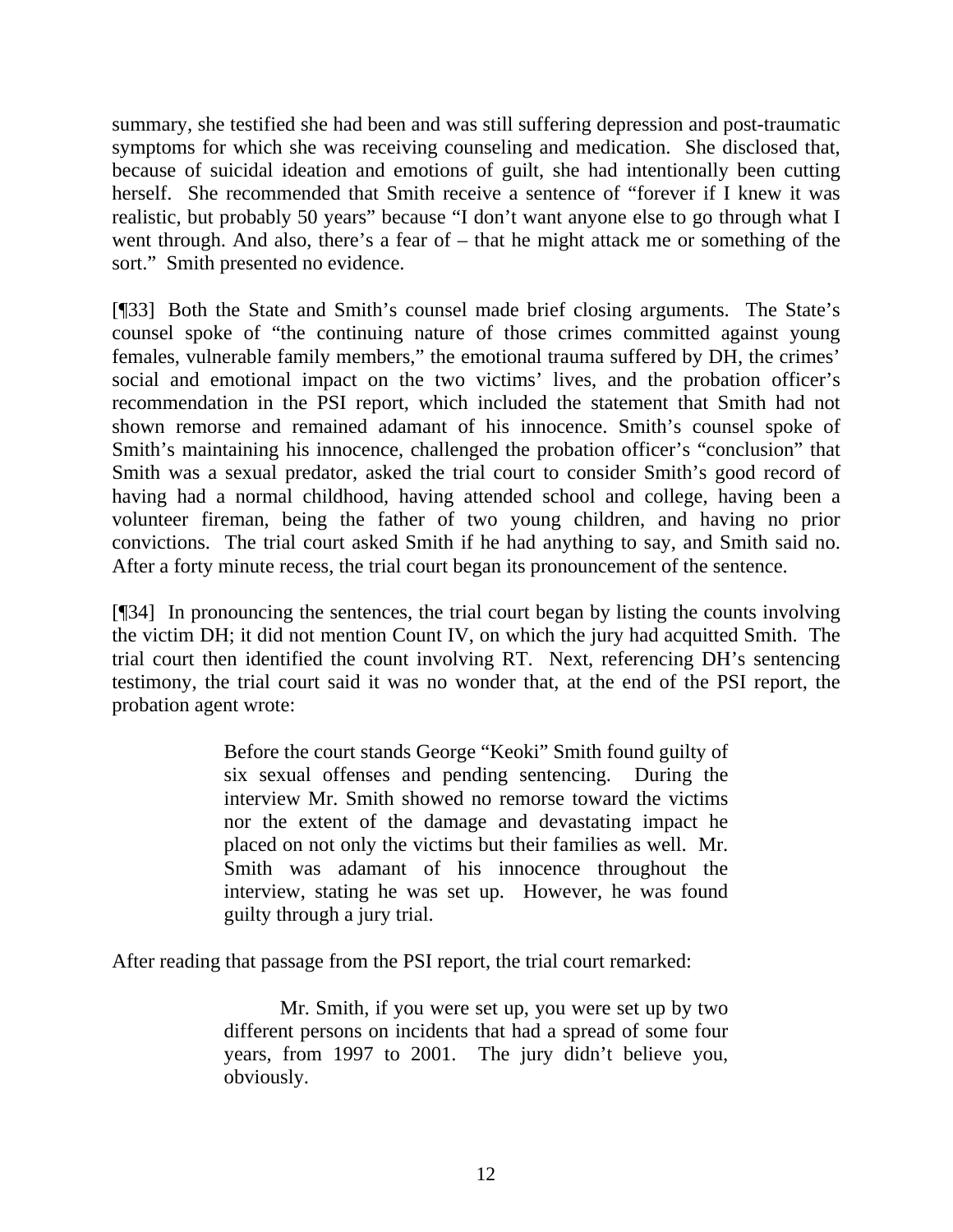The trial court then continued reading from the PSI report:

In the opinion of this agent the [appellant] is a sexual predator. He used his position as an adult in a close family to victimize friends of the family. He knowingly placed himself in situations that did benefit his sexual desires. Due to Mr. Smith's showing no remorse or regret toward the victims or their families, it is recommended that he be sentenced to the Wyoming State Penitentiary for a substantial period of time, as deemed appropriate by the Court, . . . .

After noting that the PSI report was ten pages long, the trial court stated:

And we consider the testimony of [DH] and her testimony about her fear, her feelings of guilt and blame, feelings so intense that she required treatment in the Wyoming Behavioral Center, where she was diagnosed with depression and posttraumatic stress syndrome. And it still is necessary for her to have ongoing counseling. For how long, we don't know. She even attempted to kill herself because of you, Mr. Smith.

The Court has considered and rejected any possibility of probation on these matters. We heard enough from [DH] today to realize the importance and necessity of removing you from society for a long time, not only for the protection of [DH] and [RT], but for the protection as well of other potential future victims.

The trial court then declared the sentences.

# *Unfounded, unproven, and inaccurate information in the PSI report*

[¶35] Smith contends the sentences were the product of the trial court's abuse of discretion because they were based upon inappropriate information in the PSI report. Smith cites the probation agent's conclusion that Smith was a "sexual predator," the allegation that while bowling Smith patted DH's mother's butt, DH's mother's suspicion that Smith was unfaithful to his wife, and the allegation that Smith had put his hand on the thigh of one of DH's friends. Smith also contends that because the PSI report also contained the charging information with supporting affidavit for Count IV, of which the jury had acquitted Smith, and because the trial court had read the report, the trial court must have also considered that information in arriving at the sentences.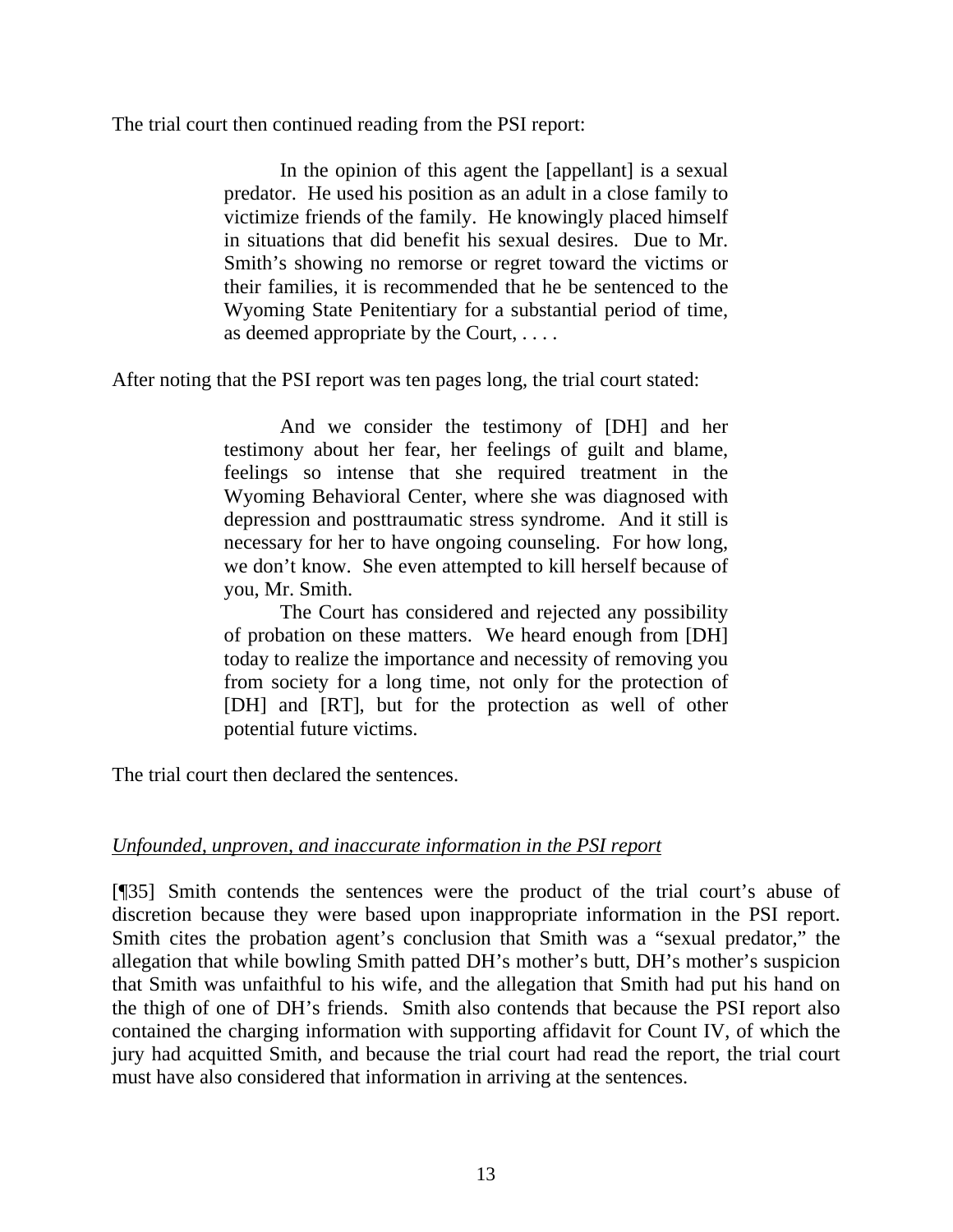[¶36] Responding to Smith's contentions, the State first notes that the trial court followed the sentencing procedure required by W.R.Cr.P.  $32(a)(3)(A)$  and (C) when it afforded Smith and his counsel an opportunity to comment on the PSI report and to introduce any information relating to any alleged factual inaccuracy contained in it. The State correctly observes that Smith's counsel affirmatively stated, "I don't believe we have any factual corrections to make . . . . [T] here are no factual errors of any significance." In a similar case, this Court stated in *Christy v. State*, 731 P.2d 1204, 1207-08 (Wyo. 1987):

> A criminal defendant has . . . the further opportunity to deny or contest presentence investigation data or submit information in mitigation before the sentence is rendered. . . . In the absence of denial or objection by defendant, the court can rely on presentence reports . . . or other information, including trial testimony, as available in the file and otherwise uncontroverted, involving the events of the crime or relating to the character of the defendant.

Smith complains much about the probation officer's opinion that Smith is a sexual predator. But, as the State correctly responds, that is simply an opinion, not a "factual inaccuracy." In the State's view, and in this Court's view, such a characterization made in the context of the evidence in this prosecution, is not "fact," but "opinion." *See, e.g., Dworkin v. L.F.P., Inc.*, 839 P.2d 903, 914-20 (Wyo. 1992) (discussing fact versus opinion in the defamation context and identifying name-calling terms as "imaginative expression" and "rhetorical hyperbole"). The State also correctly notes that the trial court did not include Count IV when it identified the crimes for which it was sentencing Smith in its prelude to declaring those sentences. Because Smith affirmatively denied the presence of factual inaccuracies in the PSI report, did not introduce any testimony or other information relating to any alleged factual inaccuracy contained in the PSI report, and vigorously challenged the probation officer's "opinion" in his argument to the trial court, Smith's contentions are without merit.

[¶37] In a final stab at the trial court's exercise of sentencing discretion, Smith contends, without cogent argument, that the inclusion of "this type of information" "appears on its face to violate the precepts of" *Blakely v. Washington*, 542 U.S. 296, 124 S.Ct. 2531, 159 L.Ed.2d 403 (2004), and *Apprendi v. New Jersey*, 530 U.S. 466, 120 S.Ct. 2348, 147 L.Ed.2d 435 (2000). The absence of cogent argument alone is fatal to this contention. But, because it is clear that Smith misunderstands *Apprendi* and *Blakely*, as the State explains, we shall briefly comment. In *Apprendi*, the Supreme Court noted that any fact which permits a trial court to exceed the maximum penalty set out in the standard sentencing category for a given offense -- and to therefore place a defendant in a more severe category -- was much like an element of the offense, requiring proof beyond a reasonable doubt. Accordingly, the Court held that, "[o]ther than the fact of a prior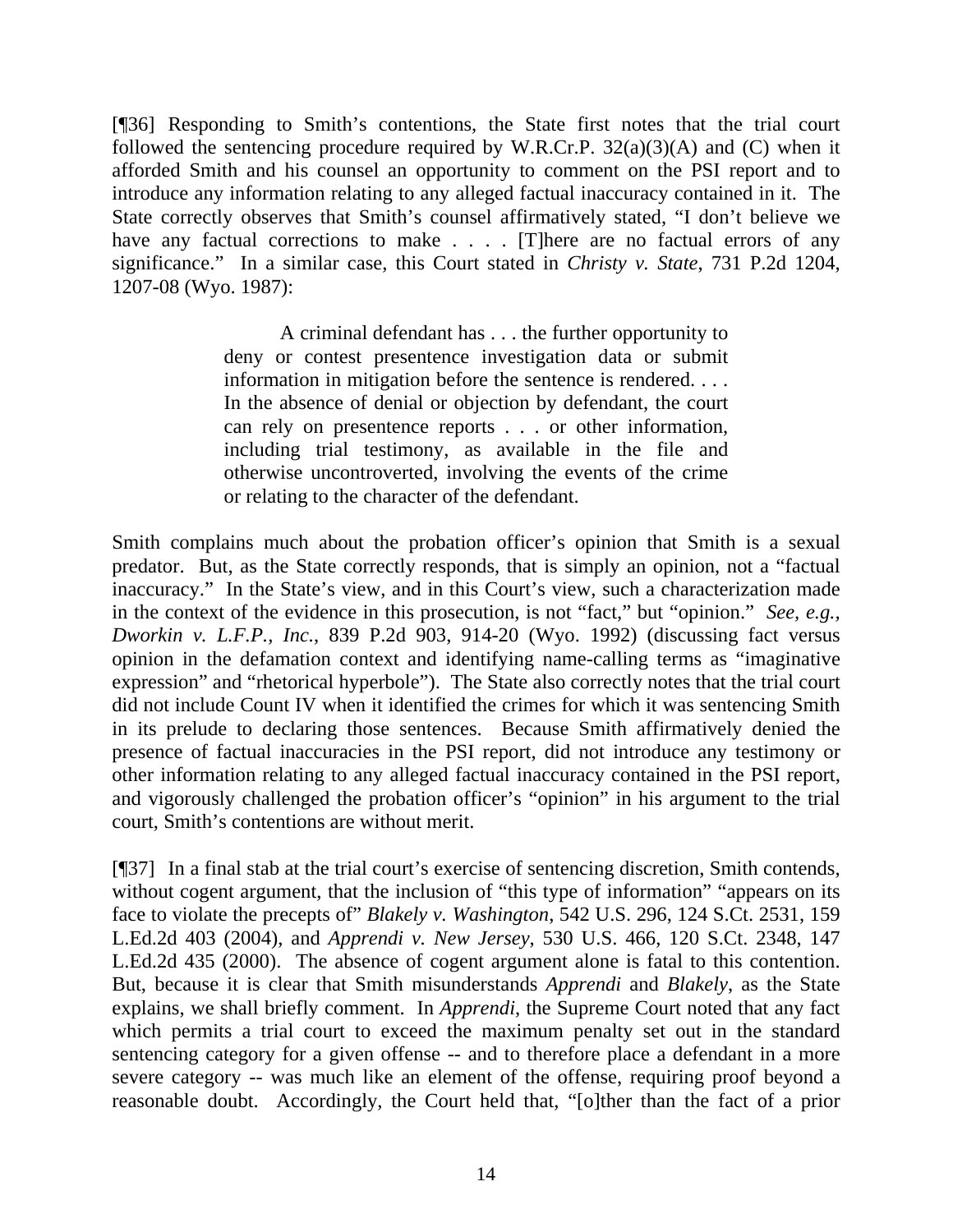conviction, any fact that increases the penalty for a crime beyond the prescribed statutory maximum must be submitted to a jury, and proved beyond a reasonable doubt." *Apprendi*, 530 U.S. at 490, 120 S.Ct. at 2363. The *Apprendi* Court drew a distinction, however, between a trial court impermissibly finding facts which place a defendant in a more severe sentencing category, and its exercise of discretion in imposing a sentence within the range permitted by a sentencing category whose use is supported by a jury verdict. With respect to the latter, the Court emphasized that sentencing judges were still free to exercise their traditional discretion in considering various facts relating to the crime and the offender in imposing sentence within the prescribed statutory limits. *Id*. at 481, 120 S.Ct. at 2358. In *Blakely*, the Court did no more than apply *Apprendi* to a sentence which departed from the standard sentencing range for the charged offense based on the trial court's finding of a fact that justified the departure, but which was not admitted by the defendant when he entered his guilty plea. *Blakely*, 124 S.Ct. at 2536-38. In the present case, the jury verdict on each count established all the facts necessary for the trial court to sentence Smith, as it did, according to the standard statutory sentencing range for each of the charged crimes. Under *Apprendi* and its progeny, the trial court was further free, in the exercise of its sentencing discretion, to consider victim impact statements, the PSI and other factors relating to Smith and his crimes in imposing an appropriate sentence within that statutory range. *Apprendi*, 530 U.S. at 481, 120 S.Ct. at 2358.

### *Smith's failure to admit guilt and express remorse*

[¶38] Smith contends the sentences were the product of the trial court's abuse of discretion because they were based upon Smith's failure to admit guilt and express remorse toward the victims and the victims' families and about the harm he had caused. He points to the trial court's reading of that part of the PSI report which comments upon Smith's showing no remorse and maintaining his innocence. In support of this contention, Smith argues for the applicability of the holding in *Mitchell v. United States*, 526 U.S. 314, 119 S.Ct. 1307, 143 L.Ed.2d 424 (1999), that in determining facts about the crime which bear upon the severity of the sentence, a trial court may not draw an adverse inference from the defendant's silence.

[¶39] In response, the State, while acknowledging these comments from the probation officer and the prosecutor and the trial court's reading of these comments before declaring the sentences, maintains that the trial court placed no emphasis on these particular comments. What the trial court did emphasize, the State asserts, was the probation officer's comment that Smith, in his interview with that officer, was adamant of his innocence, stating he was set up. Responding to those expressions of innocence and of having been set up, the trial court, as the State argued, addressed Smith, saying, "if you were set up, you were set up by two different persons on incidents that had a spread of some four years, from 1997 to 2001. The jury didn't believe you, obviously." As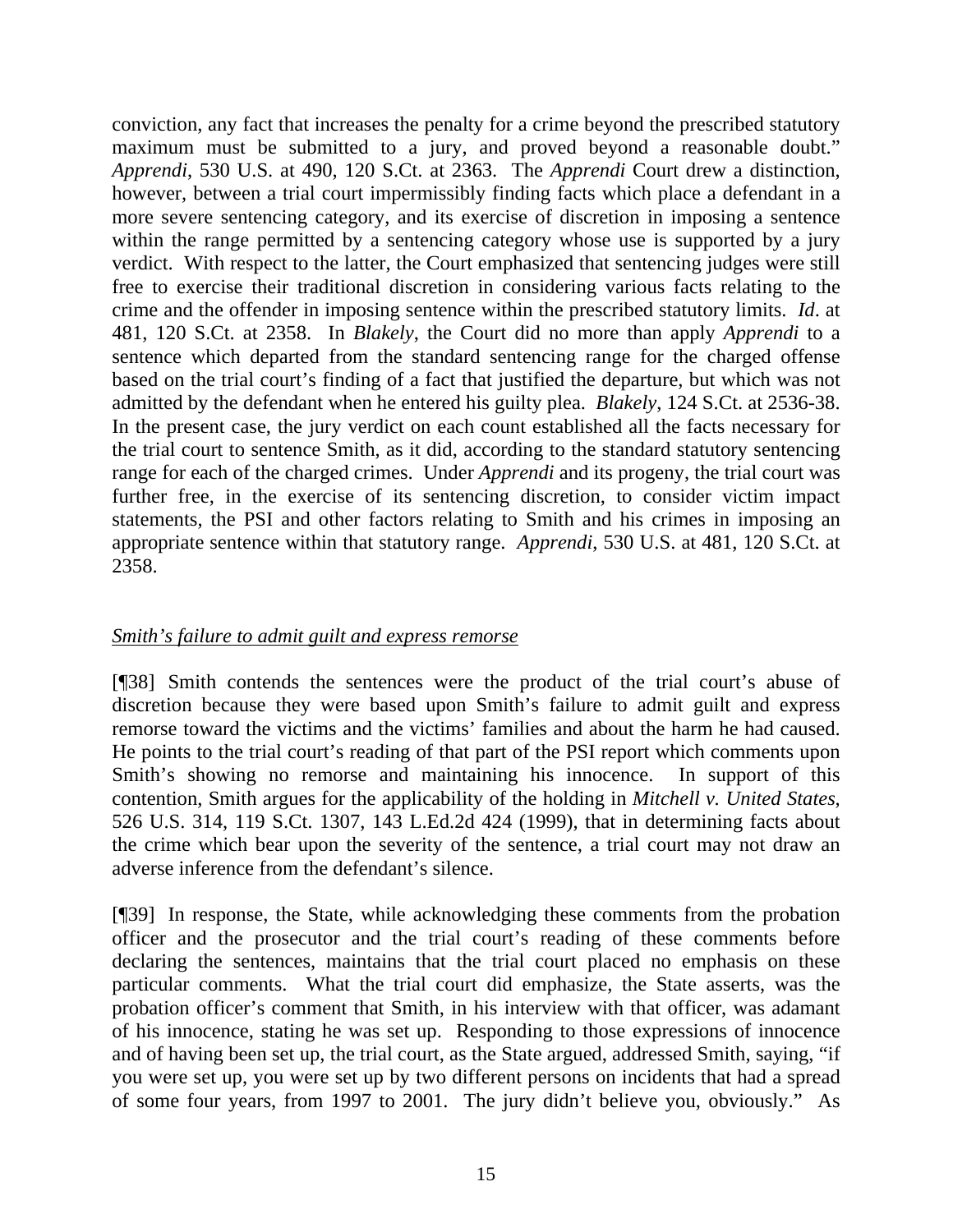argued by the State, the trial court was referring not to Smith's silence but to Smith's own expressions. We agree with the State. Moreover, we also find it significant that the trial court, immediately before declaring the sentences, said:

> We heard enough from [DH] today to realize the importance and necessity of removing you from society for a long time, not only for the protection of [DH] and [RT], but for the protection as well of other potential future victims.

[¶40] We also find Smith's contentions without merit for another reason. Having carefully read *Mitchell*, relied on by Smith, we believe that *Mitchell* does not apply here. To correctly understand the holding in *Mitchell*, one must understand the particular facts from which the holding emerged. Mitchell and twenty-two others were indicted for offenses arising from a conspiracy to distribute cocaine over a five-year period. Mitchell was charged with three counts of distributing cocaine within 1000 feet of a school or playground and one count of conspiring to distribute five or more kilograms of cocaine. *Id.* at 317, 119 S.Ct. at 1309-10. Without a plea agreement, Mitchell pleaded guilty to all four counts but reserved the right to contest the drug quantity attributable to her under the conspiracy count. The trial court advised her that the drug quantity would be determined at her sentencing hearing. Before accepting Mitchell's plea, the trial court informed her of the penalties for her offenses. In this regard, the trial court informed her that the punishment range was very complex because it was as yet not known what the prosecutor's proof of drug quantity was going to be in her case. The trial court told her that, for distributing cocaine near a school or playground, she faced a mandatory minimum of one year in prison; and for the conspiracy, she faced serious punishment depending on the drug quantity involved. In that regard, the trial court informed her that if the prosecutor's proof was at least five but less than fifteen kilograms of cocaine, then she faced a mandatory minimum of ten years in prison. The trial court explained to her that she would waive the right at trial to remain silent if she pleaded guilty. *Id.* at 317-18, 119 S.Ct. at 1310. The prosecution then explained the factual basis for the charges against Mitchell but withheld drug quantity proof until the sentencing hearing to be held later. Mitchell told the trial court that she had done some of what the prosecution explained and she confirmed her intention to plead guilty. The trial court accepted her plea. Later, at Mitchell's sentencing hearing, one of Mitchell's codefendants furnished information on the drug quantity attributable to Mitchell. According to this witness, from April to August 1992, Mitchell worked two to three times a week, selling one and a half to two ounces of cocaine a day; and from August 1992 to December 1993, Mitchell worked three to five times a week, and from January to March 1994, she was one of those in charge of cocaine distribution. Another witness's trial testimony indicated that Mitchell had sold him a total of two ounces in the course of three purchases. Mitchell offered no evidence at sentencing and she did not testify to rebut the prosecutor's drug quantity evidence. *Id.* at 318-19, 119 S.Ct. at 1310. The trial court ruled that Mitchell